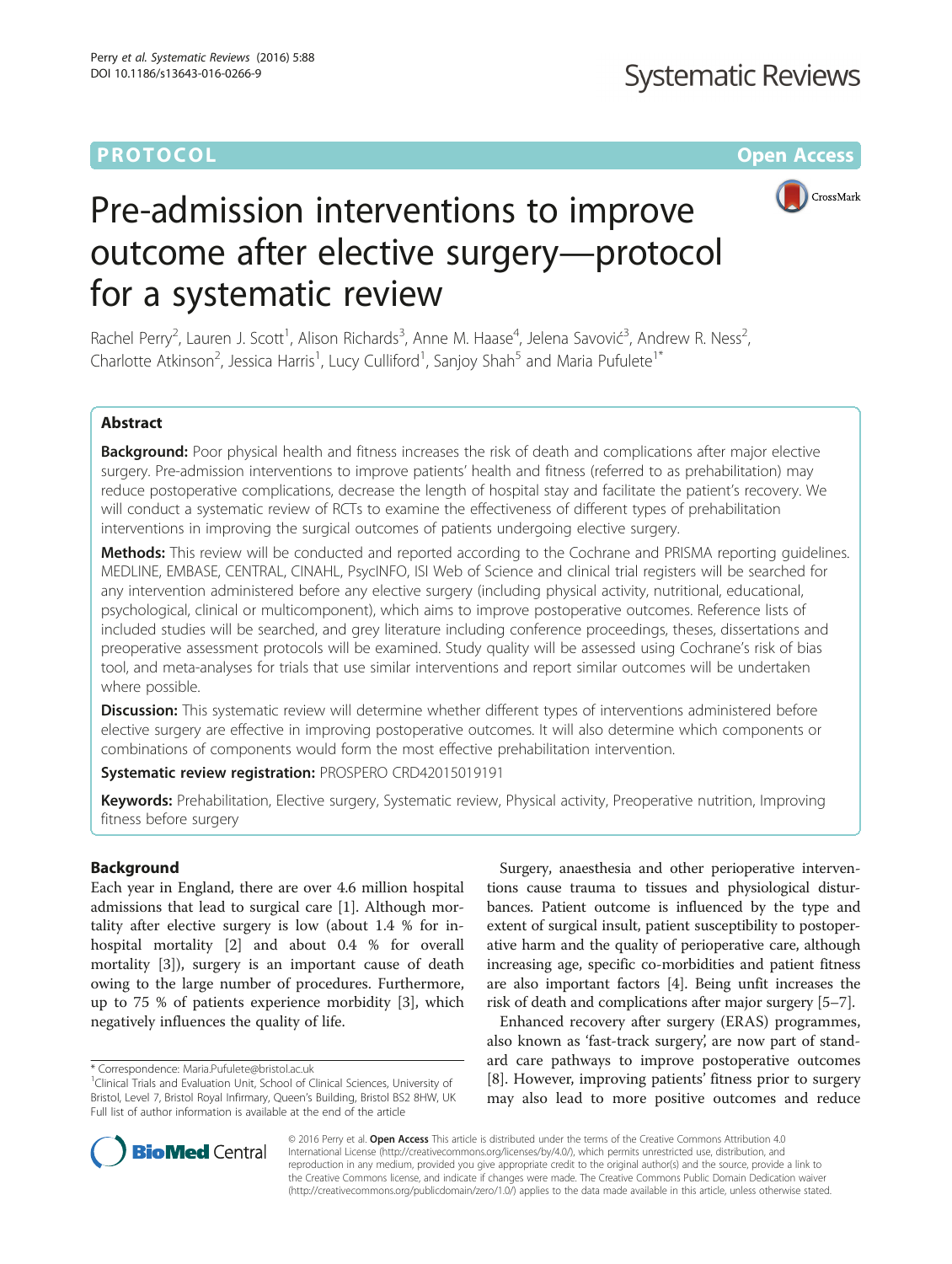complications [\[9\]](#page-8-0). 'Prehabilitation' is a broad term that applies to any intervention administered before surgery which aims to improve a patient's health and fitness in order to reduce surgery-related morbidity, decrease the length of hospital stay and facilitate the patient's return to normal. Incorporating such interventions within standard ERAS programmes may further improve outcomes for surgical patients.

## Description of the intervention

The optimal prehabilitation intervention has not been defined, but it is likely to be multicomponent, including exercise, diet, psychological and clinical components. Most prehabilitation interventions reported in the literature have focused on exercise regimens (endurance- and strength-training exercises) and have been administered in different populations awaiting elective surgery (including cardiac, cancer and orthopaedic). The studies reporting these exercise interventions are generally small and have varying results. Most have focused on patients undergoing elective orthopaedic surgery, who have an average waiting time of 18 weeks before surgery [\[10](#page-8-0), [11](#page-8-0)]. In contrast, few studies have focused on cancer patients, for whom the time window to intervene is usually less than 6 weeks. The suitability of some interventions may therefore depend on the amount of time available prior to surgery.

Interventions based on exercise alone may not be sufficient to enhance functional capacity if factors such as nutrition, anxiety and perioperative care are not taken into consideration. More recent studies have included nutritional, psychological, educational and monitoring components in the prehabilitation intervention, to create a multicomponent intervention [\[12](#page-8-0)]. Additional components, such as smoking cessation, reducing alcohol intake and blood glucose control, may also have the potential to improve the surgical outcome and could therefore be part of multicomponent intervention.

It is unclear which components or combinations of components would form the most effective (and cost effective) prehabilitation intervention. It is also unclear whether prehabilitation interventions can be generic (i.e. successfully used in all patients undergoing elective surgery of any type) or whether they need to be tailored to patients undergoing a specific type of surgery (e.g. surgery for cancer). Patients diagnosed with potentially lifelimiting conditions (such as cancer) have this emotional burden to deal with in addition to concerns about their surgery and recovery, so their care may need to have a more psychological element, for example.

## How the intervention might work

Physical fitness, nutritional status and lifestyle factors such as smoking and pre-existing co-morbidities are

important prognostic factors for predicting adverse outcomes and mortality in surgical patients. Therefore, assessing baseline status and taking steps to improve these risk factors should improve outcomes for surgical patients. The mechanisms for these processes will vary depending on the type of intervention, for example, exercise improves lung function so that the patient can increase their respiratory volume to cope with increased postoperative metabolic rate, elevated body temperature and possible infections.

## Why is it important to do this review?

There is currently no consensus as to the optimal prehabilitation intervention. The term 'prehabilitation' has largely been used to refer to physical activity interventions, and existing systematic reviews have focused on this aspect. Currently, there are six published systematic reviews [\[13](#page-8-0)– [18](#page-8-0)] that have investigated various physical activity regimens on clinical outcomes and health-related quality of life. Two reviews included randomised controlled trials (RCTs) only (6 to 8 studies) [[13](#page-8-0), [15](#page-8-0)], and four included both RCTs and non-RCTs (up to 21 studies) [\[14, 16](#page-8-0)–[18](#page-8-0)]. Patient populations for these reviews were patients undergoing all adult surgery (including orthopaedic surgery) [[13](#page-8-0), [16](#page-8-0)]; elective major abdominal surgery (colorectal, liver, pancreatic, biliary) [[15](#page-8-0)]; cardiac [\[18\]](#page-8-0), respiratory or gastrointestinal surgery [[14](#page-8-0)]; and surgery for cancer [[17](#page-8-0)]. There is also a published protocol for a systematic review registered with the PROSPERO international prospective register of systematic reviews, also focused on physical activity interventions in all adult surgical populations [[19](#page-8-0)].

A recent Cochrane systematic review assessed the effectiveness of preoperative nutrition support in patients undergoing gastrointestinal surgery [\[20](#page-8-0)], including RCTs assessing the effect of nutritional formulas delivered by a parenteral route, enteral route or oral supplements, most administered for 10 days preoperatively. Thirteen RCTs were included in the review. Seven evaluated immuneenhancing nutritional formulas (which reduced total postoperative complications, risk ratio (RR) 0.67, 95 % confidence interval (CI) 0.53 to 0.84), and three evaluated parenteral nutrition (also showing a reduction in postoperative complications, RR 0.64, 95 % CI 0.46 to 0.87), mainly in malnourished individuals. The remaining RCTs evaluated enteral nutrition and standard oral supplements and demonstrated no benefit. However, most of the studies included in the meta-analyses (in particular the parenteral nutrition studies) are not relevant to current practice since most protocols for the perioperative management of surgical patients do not recommend these interventions any more.

There is also a recently published Cochrane review that assessed the effectiveness of preoperative smoking interventions on smoking cessation at the time of surgery [[21](#page-8-0)].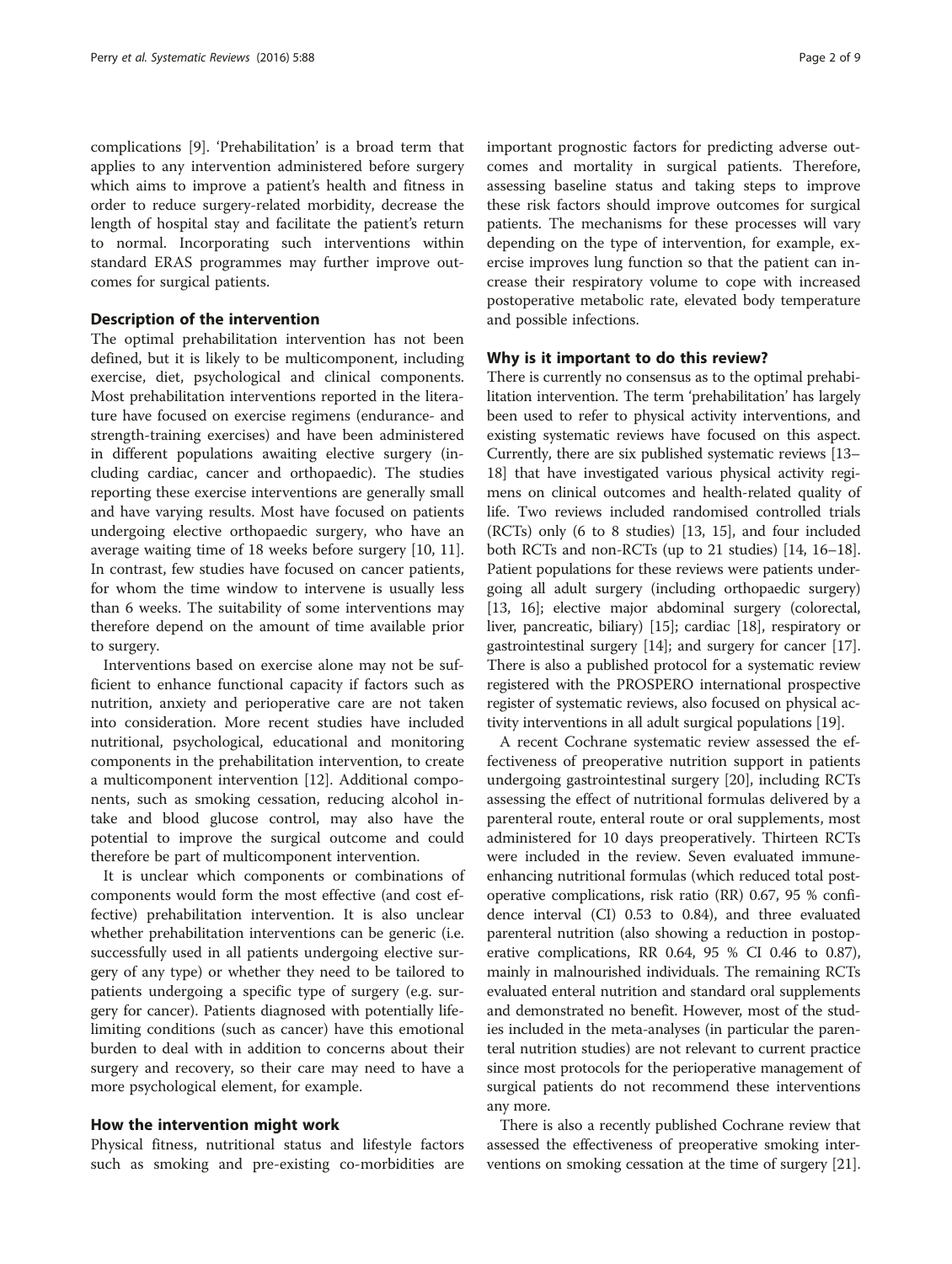This identified seven RCTs that examined the effect of smoking-cessation interventions (including pharmacotherapy such as nicotine replacement) on postoperative complications. Two of these RCTs involved intense interventions (face-to-face or telephone counselling) and five involved brief interventions (e.g. one counselling session before surgery and additional telephone support during normal working hours if patients needed it). There was significant heterogeneity between intensive and brief interventions, so data were analysed for these subgroups separately. Results suggested a significant effect of intensive smoking-cessation intervention (RR 0.42, 95 % CI 0.27 to 0.65) but not brief intervention (RR 0.92, 95 % CI, 0.72 to 1.19) on the risk of any postoperative complication.

Other systematic reviews have assessed preoperative inspiratory muscle training in cardiac and abdominal surgery [\[22\]](#page-8-0), preoperative education for hip and knee replacement surgery [[23\]](#page-8-0) and preoperative alcohol cessation [[24](#page-8-0)]. Recent studies have included other components in their prehabilitation programmes. In a pilot nonrandomised study in patients undergoing elective surgery for primary colorectal cancer, Li et al. showed that a 1-month prehabilitation programme including nutritional counselling, protein supplementation and anxiety reduction techniques in addition to a moderate exercise programme increased postoperative walking capacity (at 4 and 8 weeks after surgery) and health-related quality of life and improved recovery time after surgery [[12](#page-8-0)].

We intend to carry out a systematic review to identify all RCTs assessing interventions that have been used to try to improve postoperative outcomes in patients undergoing major elective surgery. This review needs to be conducted for the following reasons:

- 1. Most existing systematic reviews focus on specific surgical groups. It is not clear whether preadmission interventions are generalizable across different types of surgery.
- 2. There is evidence that interventions other than physical activity improve postoperative outcomes in patients undergoing surgery; some of these have not been systematically identified and included in previous reviews.
- 3. There is a need to update the existing systematic reviews with recent RCTs.
- 4. There is a need to assess the methodological quality of RCTs of all interventions administered before elective surgery.

## **Objectives**

This systematic review protocol will be reported in line with Preferred Reporting Items for Systematic Reviews and Meta-Analyses Protocols (PRISMA-P). The objectives of this review are to (a) identify different types of intervention (e.g. physical activity, nutritional, psychosocial, clinical) that have been used prior to surgery in patients undergoing elective surgery, (b) to evaluate the benefits and harms of these interventions and (c) to compare the effectiveness of the different components.

## Methods

## Criteria for considering studies for this review Types of studies

All published and unpublished RCTs will be included. Observational study designs were considered for inclusion, as they have been included in three previous systematic reviews of physical activity interventions. Observational studies were not included for the following reasons: sufficient RCTs are known to be available for different types of intervention (e.g. physical activity, nutritional, smoking cessation, multicomponent), all of which include the outcomes of interest, and observational studies are likely to be at higher risk of bias and confounding by indication, because interventions may be administered to certain subgroups of patients based on their risk of postoperative morbidity.

### Types of participants

Studies on adult patients (18 years and older) undergoing elective surgery (curative or palliative), not including day case surgery, will be included. We decided not to restrict the population to specific subgroups of surgery patients (e.g. cancer) because there are a limited number of RCTs available overall and we want to characterise all of these to determine whether they are transferrable or subgroup specific.

#### Types of interventions

All studies that have assessed the effectiveness of any intervention administered before elective surgery aimed at improving short-term (up to 3 months) postoperative outcomes compared with no intervention (or usual care) will be included. These could include (but are not restricted to) the following types of interventions:

- (a) Physical activity (e.g. strength training, aerobic, specific exercises relating to the area being operated on).
- (b) Nutritional (e.g. diet plans for weight loss or optimising nutrition for malnourished patients, oral supplementation, including macro- and micronutrients and immunonutrition). We will not include studies involving the administration of enteral and parenteral nutrition.
- (c) Educational (e.g. advice, guidance, education, selfcare strategies).
- (d) Psychological (e.g. anxiety reducing, any cognitive or behavioural intervention or combined cognitive behavioural intervention).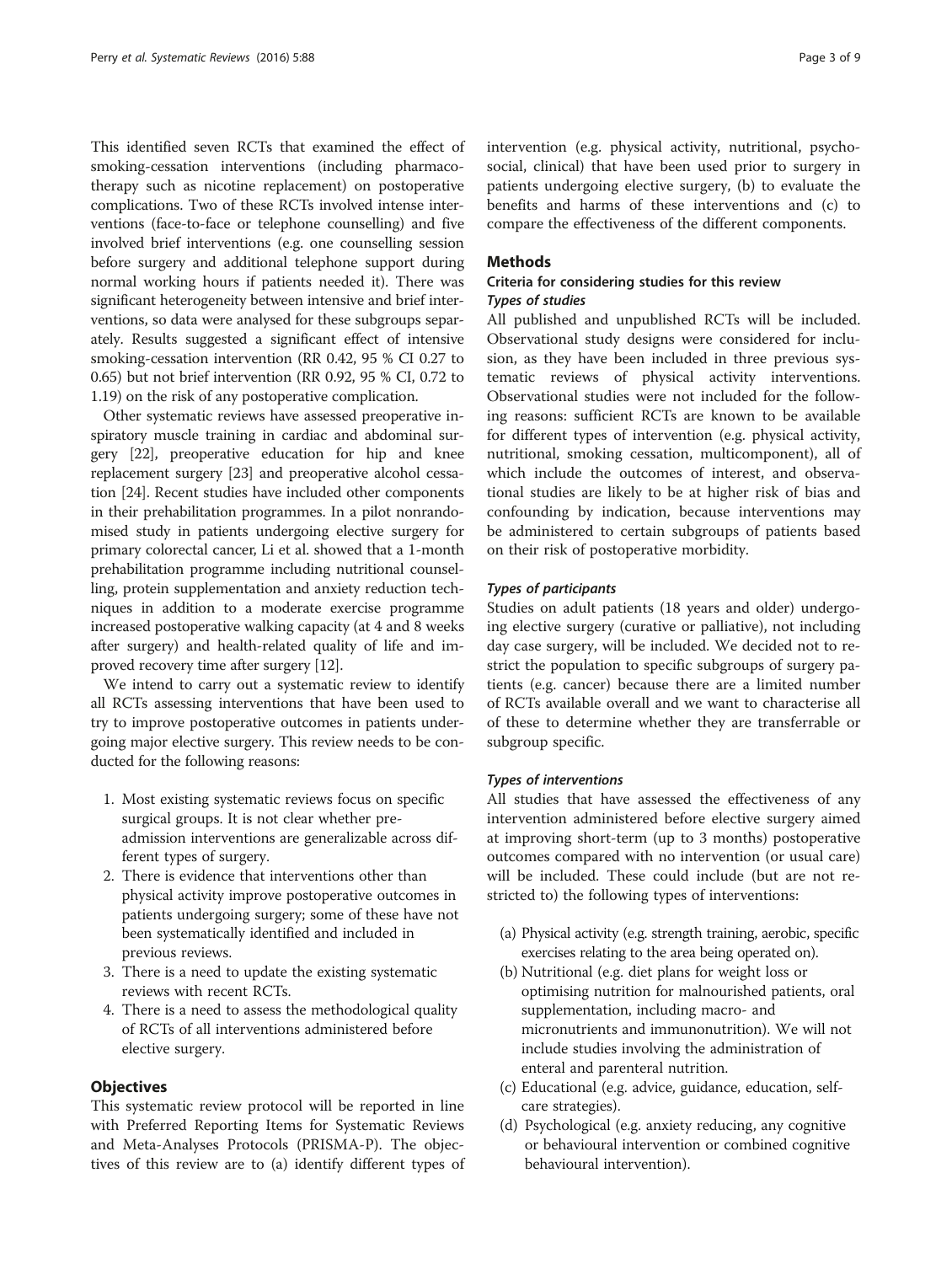- (e) Clinical (e.g. optimising medication, diabetes/blood glucose control, treating anaemia, interventions designed to obtain a good 'baseline' status).
- (f) Smoking-, alcohol- and drug-cessation/reduction interventions.
- (g) Multicomponent (e.g. including one or more of the above).

This list is not exhaustive, and any other interventions administered preoperatively to improve postoperative outcomes identified through the literature searches will be included. We will not impose a time limit on the length of these interventions, but any intervention administered less than 24 h before surgery, or after the patient has been admitted to hospital, will be excluded. We will also exclude studies in which the interventions were continued postoperatively. Studies that compare ERAS versus no ERAS will be excluded, even if the ERAS programme includes a prehabilitation component.

## Justification for the inclusion of multiple interventions in the review

It can be argued that the proposed systematic review is ambitious given the large number of potential interventions, each of which could constitute a separate review. However, an initial scoping of the literature did not identify a large number of RCTs for the different interventions. Physical activity and nutritional and smokingcessation interventions were most commonly identified, and there are existing systematic reviews of these interventions. Although we considered updating existing systematic reviews to prevent duplication of research effort, we decided that it would be more efficient to extract data in house for this review. Most published reviews include specific surgical populations, rather than considering major elective surgery generically. All have different inclusion and exclusion criteria, for example, some include quasi-randomised studies and in-hospital interventions, which are exclusion criteria for our review. Also, outcomes of interest are not consistently reported, and we would need to refer to the original publications for all studies included in these reviews. There may also be inconsistency in data extraction and risk of bias assessment between different reviewers. Nevertheless, we will be comparing the results of our subgroup analyses with the results from existing reviews and referencing these in our review.

#### Text mining to identify additional relevant interventions

A search based on the above components may miss important interventions that have the potential to influence surgical outcome. A standard approach was used to develop the search strategy, including the reading of background literature and relevant papers, examining the search syntax of similar systematic reviews and using the clinical knowledge of relevant terms. However, because the topic is broad and multidisciplinary and may be inconsistently referred to in the literature, there is a risk that important evidence that uses different terminology will be missed. Therefore, if time and resources permit, text mining will be used alongside standard search term development methods to identify relevant search terms. Relevant full-text papers and reviews identified through our traditional search will be run through a termextraction programme such as TerMine to identify additional key terms and compound terms, which will be added to the existing search strategies.

## Types of outcome measures

## Primary outcomes

- Postoperative complications: infective (e.g. chest infections, pneumonia, wound infections); noninfective (e.g. anastomotic leak, wound dehiscence, organ failure or thromboembolism)
- Length of hospital stay
- All cause perioperative mortality (30 days)

## Secondary outcomes

- Length of stay in intensive care unit (ICU) and/or high dependency unit (HDU)
- Perioperative morbidity (acute coronary event, stroke)
- Hospital readmission
- Postoperative pain
- Health-related quality of life (HRQoL)
- Outcomes specific to intervention: physical activity (e.g. forced expiratory volume in 1 s (FEV1); cardiopulmonary exercise testing (CPET); muscle function tests such as 6-min walk tests, muscle strength and motor function, inspiratory muscle function), nutritional (e.g. body weight, body composition, body mass index, biochemical markers such as serum albumin), psychological (e.g. anxiety, distress, depression, fatigue), clinical (e.g. mean blood glucose during intervention), alcohol/drug cessation (reported abstinence/reduction, biochemical validation)
- Any reported adverse effects
- Resource use

## Search methods for identification of studies

The following electronic databases were used to identify relevant trials. Searches were not restricted by language or publication status. Searches were conducted on 9 March 2015.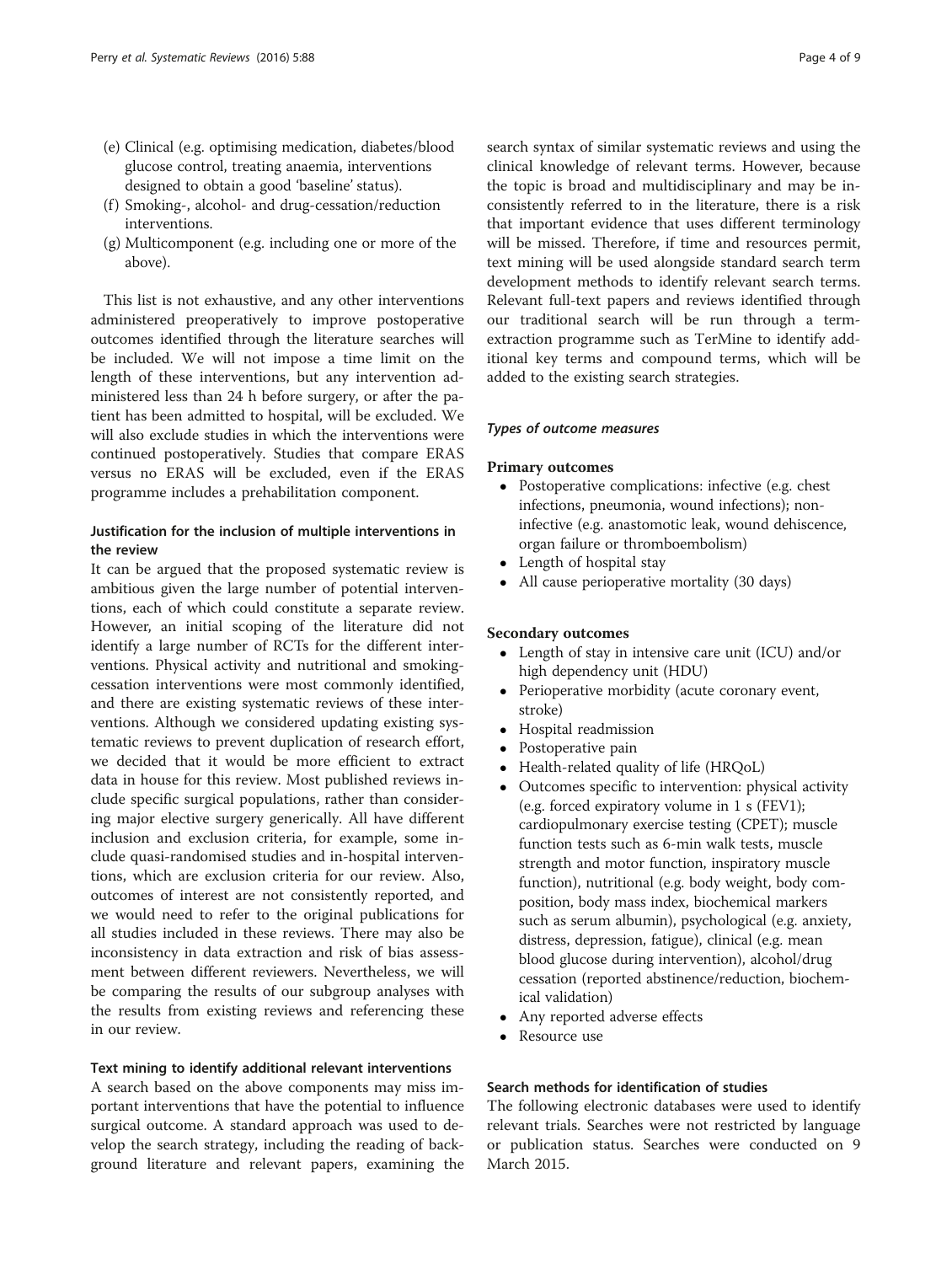- 1. MEDLINE and PreMEDLINE (OvidSP) (1950 to date)
- 2. EMBASE Classic + EMBASE (OvidSP) (1974 to date)
- 3. CENTRAL, DARE, HTA and NHS EED (The Cochrane Library, latest issue)
- 4. CINAHL (1981 to date)
- 5. PsycINFO (1806 to date)
- 6. ISI Web of Science: Science Citation Index Expanded (SCIEXPANDED) (1900 to date)
- 7. ISI Web of Science: Conference Proceedings Citation Index-Science (CPCI-S) (1990 to date).

We considered whether to search complementary and alternative medicine (CAM) databases to identify CAM interventions (e.g. homoeopathy, acupuncture, osteopathy, yoga, herbalism) that have been used in patients before surgery to improve outcomes but decided not to do so for the following reasons: (a) the methodological and reporting quality of CAM trials is generally poor [[25, 26\]](#page-8-0), so it is unlikely that conclusions could be drawn from these studies and that any CAM interventions could be incorporated into a prehabilitation intervention; (b) there is a growing body of evidence that questions the effectiveness of CAM therapies and their underlying theories [[27\]](#page-8-0); and (c) there are limited resources and time available to complete this review.

#### Searching other resources

All the reference lists of all included studies and published systematic reviews will be hand searched. Databases of ongoing trials will also be searched: Current Controlled Trials ([www.controlled-trials.com](http://www.controlled-trials.com/) with links to other databases of ongoing trials) and the WHO International Clinical Trials Registry Platform ([www.who.int/ictrp/en/\)](http://www.who.int/ictrp/en/). Grey literature databases (e.g. OpenGrey); the Google search engine and a combination of key text words to identify studies published in nonindexed journals, theses and dissertations; and published POA protocols will also be used. Experts in the field and trial authors will be contacted for further information or unpublished data. The search strategy for MEDLINE is shown in the [Appendix.](#page-6-0) This was adapted as appropriate for searching the other databases.

## Data collection and analysis Selection of studies

Two review authors will independently screen titles and abstracts to determine eligibility. Full-text papers will be obtained for all studies deemed eligible or studies that do not provide sufficient information to be excluded at the screening stage. All full-text papers will be assessed for eligibility by two review authors independently;

studies not meeting the inclusion criteria will be excluded, and the reasons for exclusion will be recorded. Disagreements will be resolved by discussion and consensus with a third review author. The study selection process will be presented in a PRISMA flow diagram.

## Data extraction and management

The following information will be extracted from each study:

- 1. Publication details (authors, title, date of publication, country of origin, funding source, corresponding author contact details).
- 2. Study characteristics (setting, study design, method of randomisation (sequence generation, concealment of allocation), blinding of outcome assessors, number of patients randomised to each group).
- 3. Participant characteristics (demographics, inclusion and exclusion criteria, clinical characteristics (e.g. type and extent of disease, presence of comorbidities, proportion of malnourished patients (defined by body mass index  $\langle 20 \text{ kg/m}^2 \rangle$  and proportion of overweight or obese patients (defined by body mass index > 25 or > 30 kg/m<sup>2</sup>, respectively), subjective global assessment or nutrition risk derived from a validated tool, functional capacity parameters)).
- 4. Surgery characteristics (e.g. type of surgery, perioperative management (e.g. ERAS or traditional)).
- 5. Intervention and comparator characteristics. These will be prespecified for each type of intervention. We will also extract information from all included studies on the following factors: mode of delivery (verbal, written, computer, phone app), place of delivery (hospital, home, other), who delivered the intervention (doctor, nurse, other health professional), training for individuals delivering the intervention (yes/no), duration of the intervention, number of sessions, format (individual or group), level of commitment required from the patient (high/medium/low) and acceptability of the intervention to the patient. We will extract information in compliance with the intervention.
- 6. Outcomes (as detailed in the previous section). We will record the number of participants assessed for each outcome, the mean values and standard deviations (if available) or medians and interquartile ranges for continuous data, the number of events in each group for categorical data, and any reported summary statistics (e.g. effect estimates, confidence intervals (CIs), standard errors (SEs), ranges). We will contact the trial authors for information if any of the above data items are missing.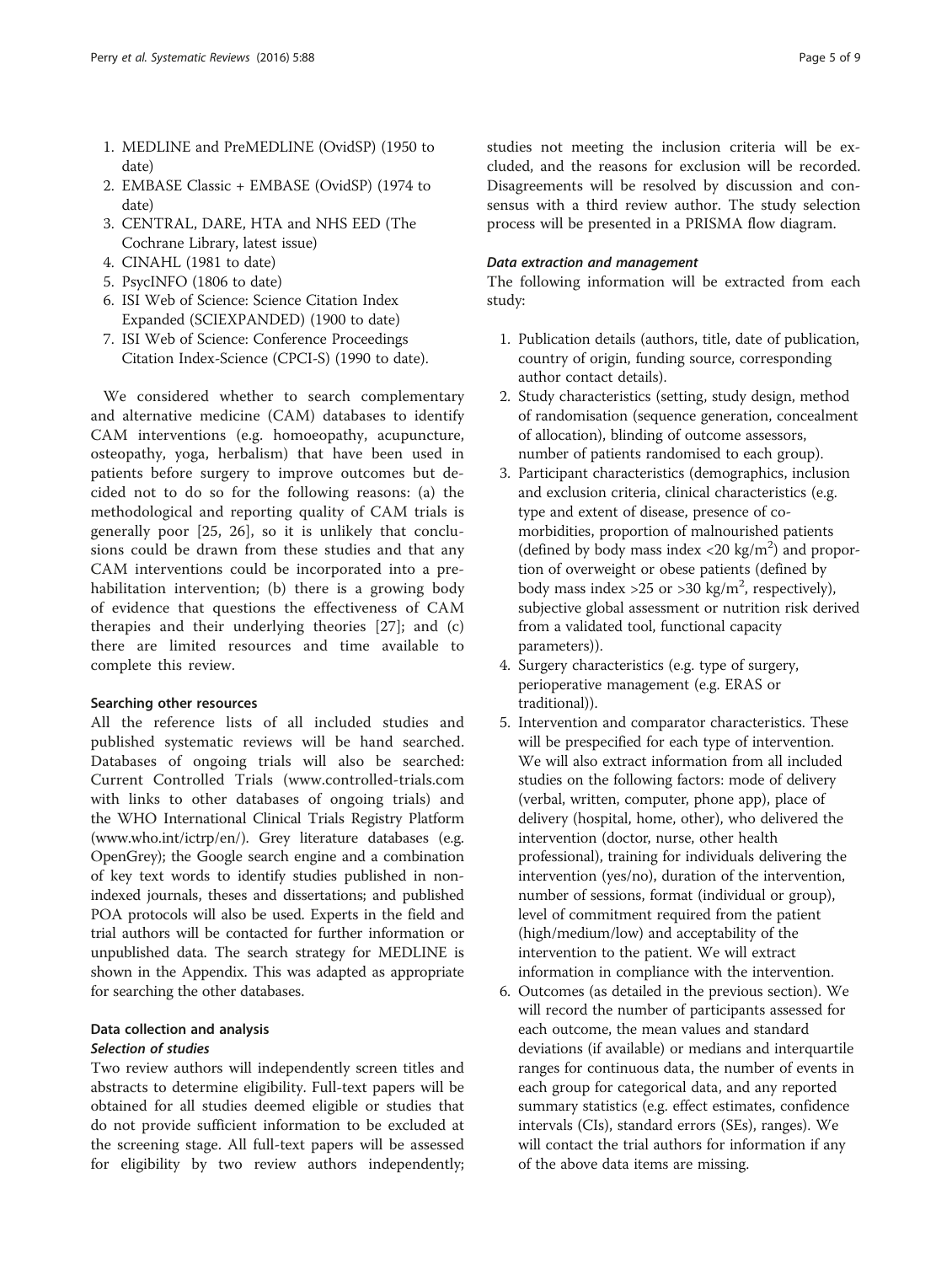## Dealing with duplicate publications

Where multiple papers have reported the same study but different outcomes, all will be used to extract the relevant outcome data.

## Assessment of risk of bias in included studies

The risk of bias for each included study will be assessed independently by at least two of the three review authors. We will use The Cochrane Collaboration's tool [[28\]](#page-8-0) for assessing the risk of bias and rate the quality of each trial (low risk, unclear and high risk) in the following areas: generation of allocation sequence (selection bias); allocation concealment (selection bias); blinding of participants, personnel and outcome assessors (performance bias and detection bias); incomplete outcome data (attrition bias); selective reporting (reporting bias); and other sources (e.g. presentation data bias, sampling bias, sponsorship bias).

Blinding of participants and health care professionals in trials involving physical activity interventions, dietary changes (unless it involves oral supplementation), educational and psychological interventions and smoking/alcohol/drug-cessation/reduction interventions is likely to be difficult, and complete blinding may not be possible. To account for outcome-specific variation in performance bias, detection bias and selective outcome reporting bias, the risk of bias will be assessed separately for the following prespecified outcome domains: perioperative mortality, hospital readmission, postoperative complications and morbidity, length of stay (ITU/HDU/hospital), patient-reported outcomes (postoperative pain, HRQoL, psychological outcomes) and clinical measurements (e.g. cardiopulmonary testing parameters, muscle function tests, BMI, biomarkers). Different criteria will be used to assess the risk of bias for each domain, so for example, the lack of blinding of outcome assessors is less likely to influence outcomes such as mortality and hospital readmission, so these outcomes will be judged to be at a low risk of detection bias, whereas lack of any attempt to blind participants is likely to influence patientreported outcomes, so these outcomes will be judged to be at a high risk of detection bias. Similarly, clinical measurement outcomes will be judged to be at a low risk of detection bias if the outcome assessors are blinded, regardless of whether or not patients and personnel are blinded. We will assess the strength of the overall body of evidence for each outcome domain using the Grading of Recommendations Assessment, Development and Evaluation (GRADE) methodology [\[29](#page-8-0)].

#### Assessment of adverse events in included studies

An assessment of the effectiveness of an intervention requires evidence of both benefits and harms. Although RCTs may be poor at identifying and reporting the harms of an intervention [\[30](#page-8-0), [31](#page-8-0)], any additional information about adverse events that may be related to the intervention and assess the risk of bias as for the other outcomes will be extracted. In addition, patient risk factors and the length of follow-up when reviewing adverse events will also be considered, as will the risk of reporting bias for adverse events.

#### Measures of treatment of effect

For dichotomous outcomes (mortality, morbidity, hospital readmission, adverse events and most postoperative complications), we will calculate pooled risk ratios (RRs) and 95 % confidence intervals (CIs). For continuous outcomes (most patient-reported outcomes, physiological and clinical parameters), we will calculate pooled mean differences and 95 % CIs when results are reported on the same scale (or can be converted to the same scale) or standardised mean differences and 95 % CIs if results are reported on different scales. The length of ITU/ HDU/hospital stay, although strictly speaking time-toevent data, are often reported as continuous data despite the fact that such data are unlikely to be normally distributed. However, if authors report medians and interquartile ranges (allowing for censoring), we will calculate hazard ratios (HRs) and 95 % CIs. If no appropriate data are available, then the length of stay will be reported narratively.

#### Unit of analysis issues

We will take into account multiple observations for the same outcome and the level at which randomisation occurred, although we are not aware of any cluster randomised trials.

#### Dealing with missing data

If the data required are not available in the publication, we will first attempt to back-calculate from the data presented (e.g. numerator or denominator from percentages, standard deviation from standard errors or 95 % CIs). If this is not possible, we will attempt to contact the study authors. We are aware that studies assessing lifestyle interventions may have issues with compliance; therefore, we will carefully report reasons for missing data (e.g. dropouts, losses to follow-up and withdrawals).

### Assessment of heterogeneity

We will assess clinical heterogeneity across studies by examining the variability in the details of participants, baseline data, interventions and outcomes to determine whether studies are similar. Statistical heterogeneity will be quantified using the  $I^2$  statistic; we will consider the statistical heterogeneity to be high if  $I^2 > 50$  % [\[28](#page-8-0)].

We will attempt to explain any observed clinical or statistical heterogeneity in the results of the review.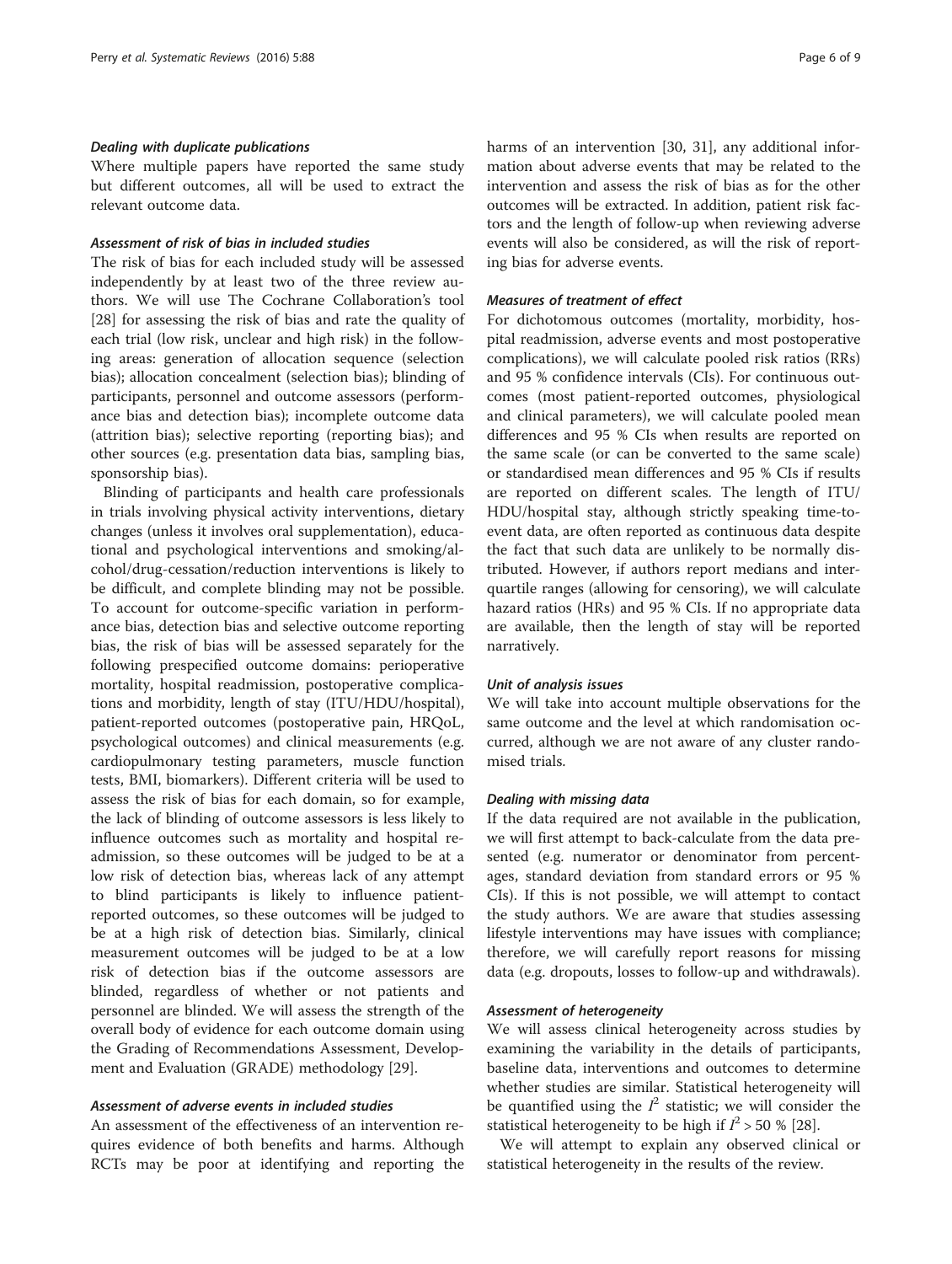## <span id="page-6-0"></span>Reporting biases

Funnel plots will be used to assess publication bias when ten or more studies are included in a meta-analysis.

## Data synthesis

We will attempt to combine the results for trials that use similar interventions (e.g. physical activity, nutritional, educational, psychological, clinical) and report similar outcomes. However, even with similar interventions, there is likely to be substantial heterogeneity in the types of participants, the intervention and its delivery. We will therefore be using random-effect metaanalysis models for our primary analysis to pool data across trials, although fixed-effect meta-analysis models will also be explored. The findings from the included studies will be summarised in narrative form if we do not find trials that are sufficiently similar to justify a meta-analysis.

#### Subgroup analyses and investigation of heterogeneity

If data from sufficient trials are available, we will attempt to perform subgroup analyses for the following subgroups:

- 1. Type of surgery (e.g. orthopaedic, cardiac, cancer)
- 2. Type of intervention (e.g. intensive or brief )
- 3. Intervention conducted pre- or post-ERAS
- 4. High- vs low-risk surgical patients

#### Sensitivity analyses

We will conduct sensitivity analyses to include only the trials classified as having good allocation concealment. Sensitivity analysis excluding trials with more than 20 % dropout rate will be performed to assess the impact of the missing data on our results and conclusions. The impact of removing any study that has a large effect size from the meta-analyses will also be assessed.

## Appendix

Search strategy

## Database: MEDLINE In-process - Current week, MEDLINE 1950 to present

Search Strategy:

1 (pre-hab\$ or prehab\$).ti,ab. (119)

2 ((presurg\$ or preoperativ\$ or pre-surg\$ or preoperativ\$) adj3 (conditioning or optimis\$ or optimiz\$ or rehab\$ or re-hab\$ or care)).ti,ab. (1790)

3 (pre adj2 (postsurg\$ or postoperativ\$) adj3 (conditioning or optimis\$ or optimiz\$ or rehab\$ or re-hab\$ or care)).ti,ab. (406)

4 ((before or prior to) adj3 (CABG or surgery or surgical or procedure\$ or arthroplast\$ or hip replacement or knee replacement or joint replacement or total hip or total knee or total joint\$ or operation) adj12 (conditioning or optimis\$ or optimiz\$ or rehab\$ or re-hab\$ or care)). ti,ab. (1137)

5 Preoperative Care/mt, rh [Methods, Rehabilitation] (9939)

6 (preoperative care/ or preoperative period/) and (conditioning or optimis\$ or optimiz\$ or rehab\$ or rehab\$).ti,ab. (1435)

7 Postoperative Complications/pc and ((presurg\$ or preoperativ\$ or pre-surg\$ or pre-operativ\$) adj3 (assess\$ or intervention\$)).ti,ab. (349)

8 or/1-7 (14185)

9 preoperative care/ or preoperative period/ (54529)

10 (presurg\$ or preoperativ\$ or pre-surg\$ or preoperativ\$).ti,ab. (224877)

11 (pre adj2 (postsurg\$ or postoperativ\$)).ti,ab. (12194)

12 ((before or prior to) adj3 (CABG or surgery or surgical or procedure\$ or hip replacement or knee replacement or joint replacement or total hip or total knee or total joint\$ or arthroplast\$ or operation)).ti,ab. (83657)

13 or/9-12 (316706)

14 exp Exercise/ or exp Exercise Therapy/ (146992)

15 physical therapy modalities/ (28521)

16 physical fitness/ (22302)

17 (exercis\$ or aerobic\$ or swim\$ or hydrotherapy or preconditioning or pre-conditioning or physical fitness or physical activit\$ or physiotherap\$ or physical therap\$).ti,ab. (365238)

18 ((muscle or endurance or resistance or weight or strength) adj2 training).ti,ab. (13555)

19 ((function or functional capacity) adj2 (enhanc\$ or improv\$ or maximis\$)).ti,ab. (39597)

20 Nutrition Therapy/ or exp diet therapy/ or exp diet/ or eating/ or nutritional physiological phenomena/ or elder nutritional physiological phenomena/ or nutritional requirements/ or nutritional status/ (288993)

21 exp Dietary Supplements/ or exp Food, Fortified/ (50721)

22 exp Malnutrition/dh, pc, rh, th [Diet Therapy, Prevention & Control, Rehabilitation, Therapy] (12552)

23 (diet\$ or nutrition\$ or malnutrition or underweight or low BMI or undernourish\$ or undernutrition or malnourish\$ or immunonutrition or macronutrient\$ or micronutrient\$ or immuno-nutrition or macro-nutrient\$ or micro-nutrient\$).ti,ab. (568387)

24 ((oral or food or multinutrient\$ or multi-nutrient\$ or multivitamin\$ or iron or protein or folate or vitamin\$) adj3 supplement\$).ti,ab. (33003)

25 ((iron or protein or folate or vitamin\$) adj3 (deficient or deficiency)).ti,ab. (47403)

26 ((fortif\$ or enrich\$) adj3 (food\$ or feed\$)).ti,ab. (3276)

27 (weight adj2 (loss or lose\$ or lost or losing) adj2 (program\$ or plan\$)).ti,ab. (1818)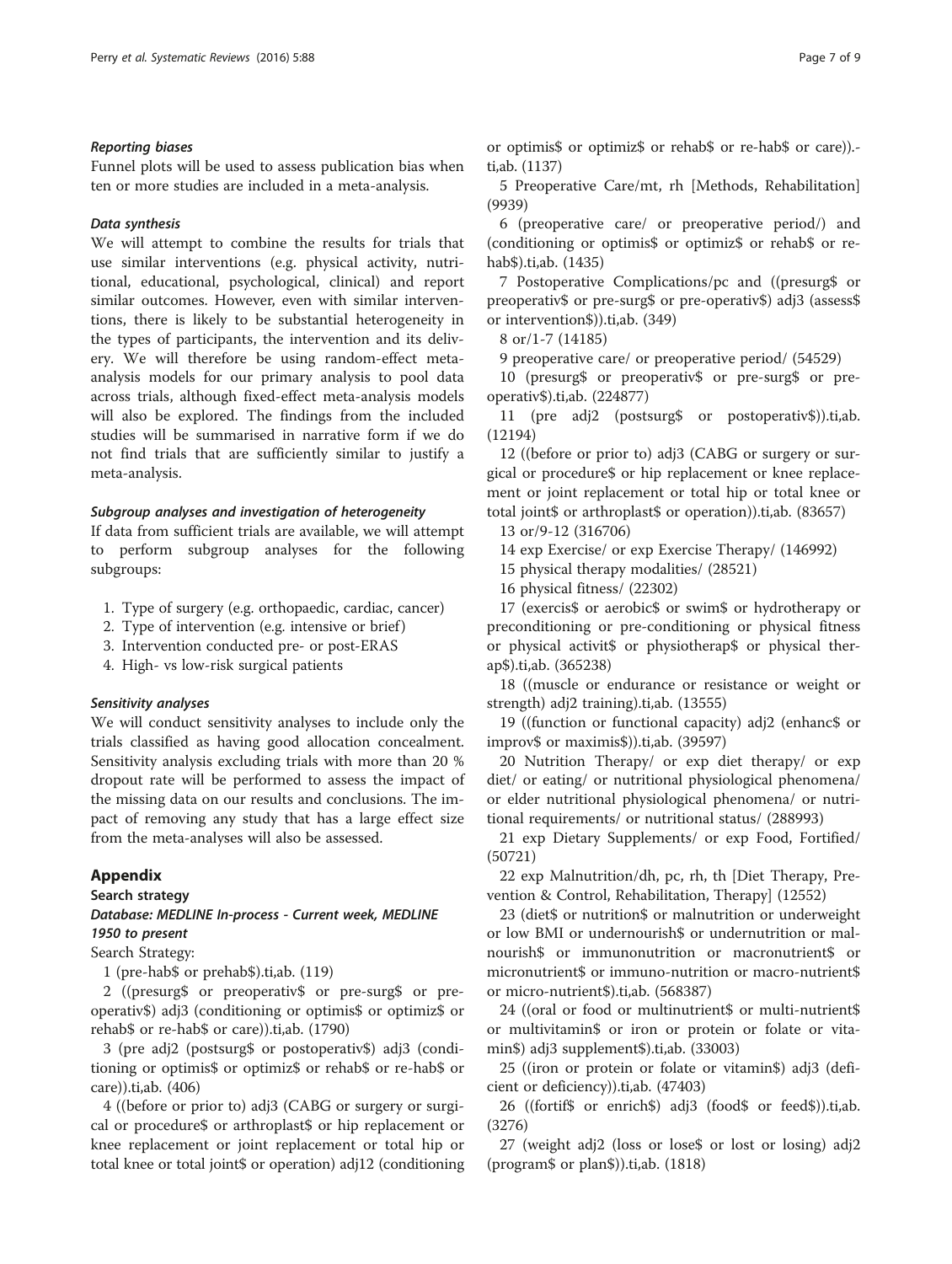28 (fortisip or complan).ti,ab. (17)

29 Adaptation, Psychological/ (76095)

30 Cognitive Therapy/ or Psychotherapy/ or exp Mind-body therapies/ or behavior therapy/ or mindfulness/ (116265)

31 ((counselling or counseling) adj2 (session\$ or therap\$ or intervention\$)).ti,ab. (3428)

32 mindfulness.ti,ab. (2121)

33 (CBT or ((cognitive or talking or mental health or behavio?ral) adj3 (intervention\$ or therap\$))).ti,ab. (27170)

34 ((education\$ or psychoeducational or psychotherapeutic or psychological or psychosocial or behavio?ral or cognitive) adj3 (intervention\$ or program\$)).ti,ab. (67734)

35 ((anxiety or stress or fear) adj2 (manag\$ or strateg\$ or therap\$ or reduc\$)).ti,ab. (24159)

36 ((selfcare or self-care or self-help or coping) adj2 (mechanism\$ or strateg\$ or behavio?r\$)).ti,ab. (13440)

37 Smoking Cessation/ (20803)

38 ((smoking or drug\$) adj2 (cessation or stop\$ or quit\$ or giving up or give up)).ti,ab. (24592)

39 (nicotine replacement therapy or NRT).ti,ab. (2339)

40 (alcohol adj2 reduc\$).ti,ab. (4053)

41 Blood Glucose Self-Monitoring/ (4398)

42 ((blood sugar or blood glucose or diabetes) adj2 (level or levels or control\$ or monitor\$)).ti,ab. (32523)

43 Anemia/dt, pc, th [Drug Therapy, Prevention & Control, Therapy] (10586)

44 ((an?emia or an?emic) adj3 (iron or prevent\$ or treat\$ or control\$)).ti,ab. (16266)

45 ((blood pressure or BP or hypertens\$) adj2 (control\$ or manag\$ or medication\$)).ti,ab. (28359)

46 ((COPD or angina) adj2 (control\$ or manag\$ or medication\$)).ti,ab. (2158)

47 Geriatric Assessment/ (19045)

48 ((geriatric or baseline status) adj2 assessment\$).ti,ab. (2248)

49 ((optimiz\$ or optimis\$) adj2 medication\$).ti,ab. (251)

50 (pre-existing adj2 (comorbidit\$ or co-morbidit\$ or chronic illness\$ or chronic disease\$ or chronic condition\$)).ti,ab. (233)

51 or/14-50 (1543244)

52 8 or (13 and 51) (32833)

53 letter/ (867912)

54 editorial/ (371347)

55 news/ (167087)

56 exp historical article/ (328799)

57 Anecdotes as topic/ (4603)

58 comment/ (615244)

59 case report/ (1715831)

60 (letter or comment\$).ti. (101137)

61 or/53-60 (3438065)

62 randomized controlled trial/ or Randomized Con-

trolled Trials as Topic/ or random\$.ti,ab. (896854)

63 61 not 62 (3406560)

64 animals/ not humans/ (3906384)

65 exp Animals, Laboratory/ (735772)

66 exp Animal Experimentation/ (6519)

67 exp Models, Animal/ (428521)

68 exp rodentia/ (2704363)

69 (rat or rats or mouse or mice or animal or animals).ti. (1219737)

70 or/63-69 (7953941)

71 52 not 70 (28469)

72 (exp child/ or exp infant/) not adult/ (1398640)

73 ((child\$ or infant\$ or newborn\$ or neonat\$) not adult\$).ti. (826483)

74 72 or 73 (1610061)

75 71 not 74 (26156)

76 meta-analysis/ (53771)

77 meta-analysis as topic/ (14025)

78 (meta analy\$ or metaanaly\$ or metanaly\$ or meta regression).ti,ab. (73844)

79 ((systematic\$ or evidence\$) adj2 (review\$ or overview\$)).ti,ab. or review.ti. (315502)

80 (reference list\$ or bibliograph\$ or hand search\$ or manual search\$ or relevant journals).ab. (27398)

81 (search strategy or search criteria or systematic search or study selection or data extraction).ab. (29241)

82 (search\$ adj4 literature).ab. (31134)

83 (medline or pubmed or cochrane or embase or psychlit or psyclit or psychinfo or cinahl or science citation index or bids or cancerlit).ab. (96758)

84 cochrane.jw. (11169)

85 ((multiple treatment\$ or indirect or mixed) adj2 comparison).ti,ab. (1006)

86 or/76-85 (435094)

87 randomized controlled trial.pt. or randomized controlled trial/ or Randomized Controlled Trials as Topic/ (477876)

88 controlled clinical trial.pt. (88869)

89 ((doubl\$ or singl\$ or trebl\$ or tripl\$) adj blind\$).ti,ab. (130373)

90 random\$.ti,ab. (749676)

91 clinical trials as topic.sh. (171370)

92 trial.ti. (134197)

93 (controlled adj clinical trial).ti,ab. (9292)

94 or/87-93 (1143831)

95 75 and (86 or 94) (4843)

#### Abbreviations

CI: confidence interval; ERAS: enhanced recovery after surgery; RCT: randomised controlled trial; RR: risk ratio.

#### Acknowledgements

The research is supported by the National Institute for Health Research (NIHR) Collaboration for Leadership in Applied Health Research and Care West at University Hospitals Bristol NHS Foundation Trust. The views